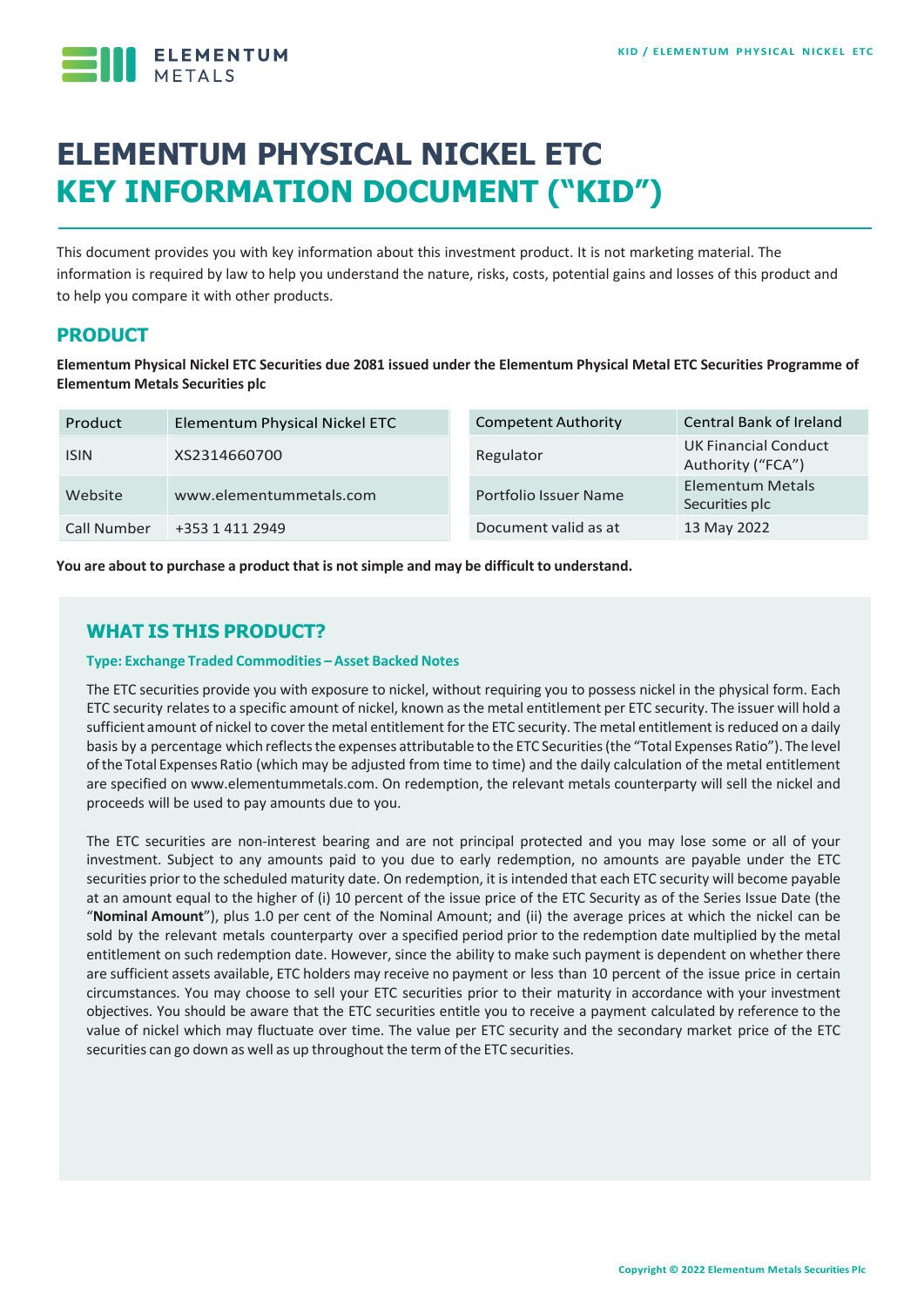

# **WHAT ARE THE RISKS AND WHAT CAN I GET IN RETURN?**



**The risk indicator assumes you keep the product for 7 years. The actual risk can vary significantly if you cash in at an early**  stage and you may get back less. You may not be able to sell or end your product easily or you may have to sell or end at a price **thatsignificantlyimpactsonhowmuchyougetback.**

Be aware of currency risk. If you receive payments in a currency different to that of your home jurisdiction, the final return you will getwill depend on the exchange rate between the two currencies. This risk is not considered in the risk indicator shown.

#### **You may lose some or all of your investment.**

The risk category shown is not guaranteed and may shift over time. The lowest category does not mean risk free.

The ETC security value depends on the underlying metal price reacting to economic factors and it could fall forlong periods.

The summary risk indicator is a guide to the level of risk of this product compared to other products. This product does not include any protection from future market performance so you could lose some or all of your investment. The risk indicator shows how likely it is that the product will lose money because of movements in the markets or because the Issuer is not able to pay you. If the Issuer is not able to pay you what is owed, you could lose your entire investment. The Issuer has classified this product as 4 out of 7, which is a medium risk class. This rates the potential losses from future performance at a medium level and poor market conditions could impact the Issuer's capacity to pay you.

Intended Retail Investor: The ETC securities are intended for retail investors who (i) wish to gain exposure to nickel without having to take physical delivery of nickel and have an investment horizon in line with the recommended holding period below; (ii) have specific knowledge or experience of investing in similar products and in financial markets; and (iii) can afford to risk losing their investment, are not seeking topreserve capital and who are not looking for capital guarantee.

**Product term:** This series of ETC securities has a scheduled maturity date of 14 June 2081. The scheduled maturity date may be postponed by up to ten business days. If this is the case, the Issuer will provide you with notice of this and how many days such postponement will be. The ETC securities may be redeemed prior to the scheduled maturity date, if: (1) the Issuer elects to redeem all of the ETC securities in the series following thirty days calendar written notice to you; (2) an event of default occurs; or (3) an early redemption event occurs. A detailed description of events of default and early redemption events can be found in the prospectus in the Master Terms and Conditions of the ETC Securities.

# **WHAT HAPPENS IF ELEMENTUM METALS SECURITIES PLC IS UNABLE TO PAYOUT?**

The product is not protected by the Irish Deposit Guarantee Scheme or any other investor compensation or guarantee scheme. This meansthat if Elementum Metals Securities plc is unable to pay out, you may lose all of your investment. The ability of Elementum Metals Securities plc to pay out will be limited to the amounts realised from the secured property, as further explained in the Prospectus.

If the Issuer fails to make a payment when due, the security trustee (Apex Corporate Trustees (UK) Limited) can enforce the security over the nickel deposited with the custodian, the primary sub-custodians and any sub-custodians. Once the security trustee has enforced the security it can then sell the nickel and use the proceeds of this sale to pay amounts owed to you under the ETC securities. The proceeds of such sale may not be enough to cover all amounts owed to you under the ETC securities. The product is a debt instrument (not a bank deposit) and as such is not covered by any deposit protection scheme.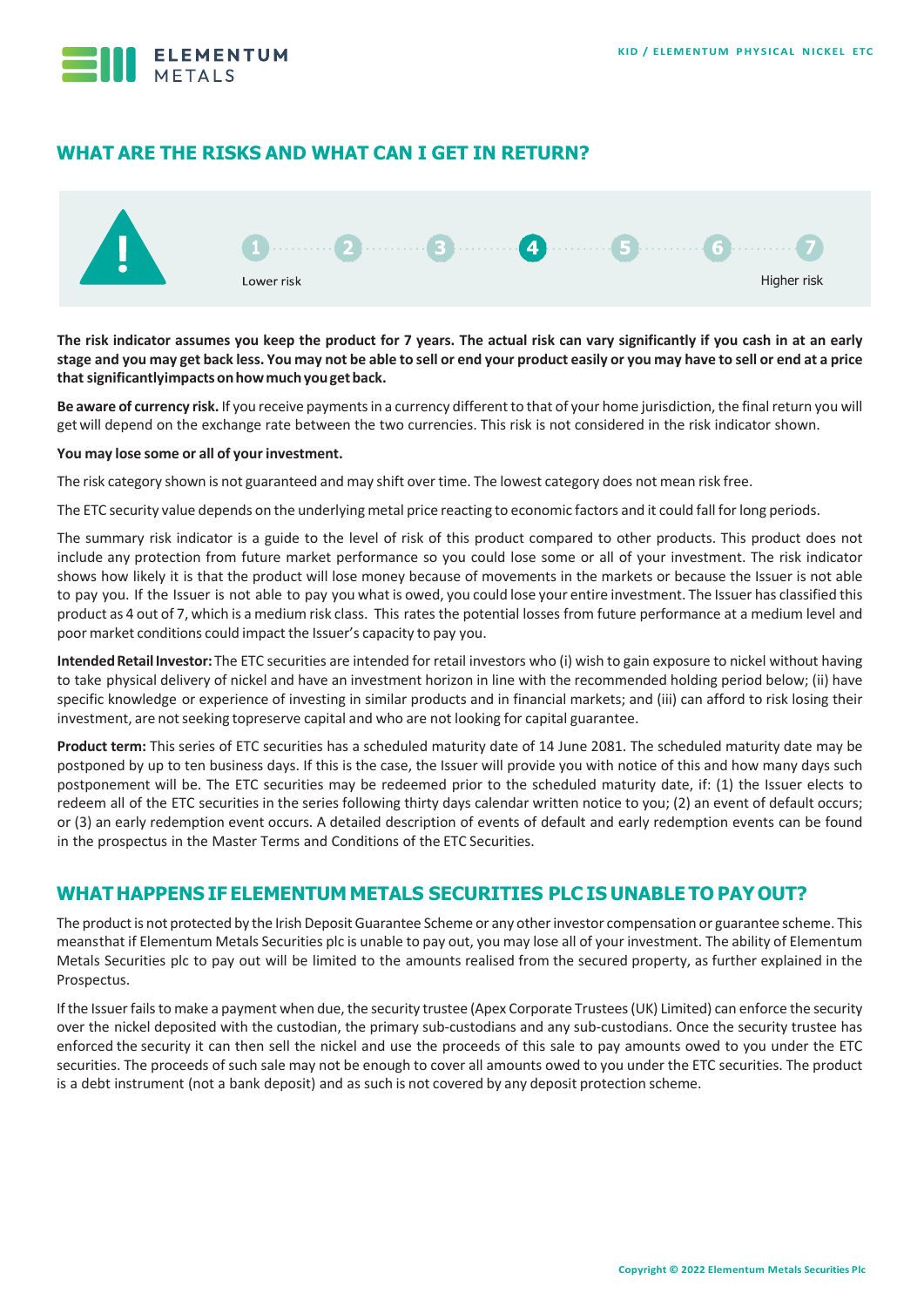

## **PERFORMANCE SCENARIO**

| <b>Scenarios</b>           |                                     | 1 year        | 4 years       | 7 years*      |
|----------------------------|-------------------------------------|---------------|---------------|---------------|
| <b>Stress scenario</b>     | What might you get back after costs | 5,542.44 USD  | 4,601.87 USD  | 3,448.99 USD  |
|                            | Average return each year            | $-44.58%$     | $-17.64%$     | $-14.11%$     |
| Unfavourable scenario      | What might you get back after costs | 8,665.74 USD  | 7,775.28 USD  | 7,368.55 USD  |
|                            | Average return each year            | $-13.34%$     | $-6.10%$      | $-4.24%$      |
| <b>Moderate scenario</b>   | What might you get back after costs | 10,172.89 USD | 10,724.66 USD | 11,306.37 USD |
|                            | Average return each year            | 1.73%         | 1.76%         | 1.77%         |
| <b>Favourable scenario</b> | What might you get back after costs | 11,960.44 USD | 14,815.48 USD | 17,332.80 USD |
|                            | Average return each year            | 19.60%        | 10.33 %       | 8.17%         |

\*recommended holding period

This table shows the money you could get back over the next 7 years, under different scenarios, assuming that you invest USD 10,000.00.

The scenarios shown illustrate how your investment could perform. You can compare them with the scenarios of other products.

The scenarios presented are an estimate of future performance based on evidence from the past on how the value of this investment varies,and are not an exact indicator. What you will get will vary depending on how the market performs and how long you keep the product. The stressscenario shows what you might get back in extreme market circumstances, and it does not take into account the situation where the Issuer is not able to pay you.

Buying this product means that you think the underlying price will increase.

The figures shown include all the costs of the product itself, but may not include all the costs that you pay to your advisor or distributor.The figures do nottake into account your personaltax situation, whichmay also affect howmuch you get back.

## **HOW LONG SHOULD I HOLD THE INVESTMENT,AND CAN I TAKE MY MONEY OUT EARLY?**

Recommended holding period: 7 years

This product has no required minimum holding period but is designed forlong term investment. However, the product may terminate early (see 'What is this Product?' above) and may also be sold on the secondary market.

#### **WHATARE THE COSTS?**

The Reduction in Yield (RIY) shows what impact the total costs you pay will have on the investment return you might get. The total costs take into account one-off, ongoing and incidental costs. The amounts shown here are the cumulative costs of the product itself, for three different holding periods. The figures assume you invest USD 10,000.00. The figures are estimates and may change in the future.

## **COSTS OVER TIME**

The person selling you or advising you about this product may charge you other costs. If so, this person will provide you with information about these costs, and show you the impact that all costs have on your investment over time.

| Investment USD 10,000.00        | If you cash in after 1 year | If you cash in after 4 years $\vert$ <sup>1</sup> | If you cash in after 7 years $*$ |
|---------------------------------|-----------------------------|---------------------------------------------------|----------------------------------|
| Total costs                     | 75.00 USD                   | 296.64 USD                                        | 513.33 USD                       |
| Impact on return (RIY) per year | 0.75%                       | 0.75%                                             | 0.75%                            |

\*recommended holding period